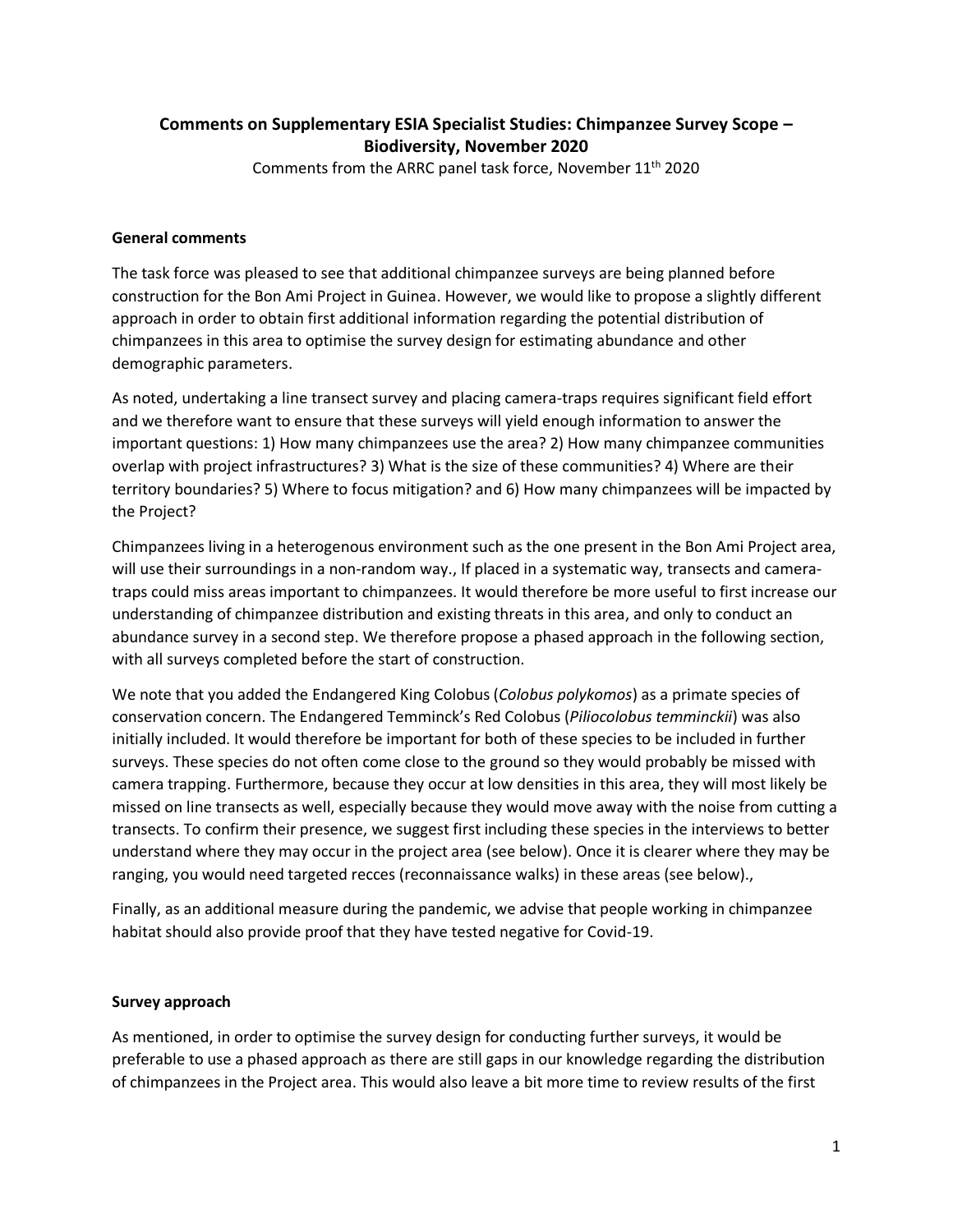round of camera trapping (assuming the camera traps will be collected). See below our suggestion for planning and undertaking further surveys:





**Output**: Map of potential distribution of chimpanzees and other primate of conservation concern in the Project area

\*If you share the results of the satellite imagery interpretation, the villages targeted for interviews and the interview questions, then the ARRC task force will be happy to provide feedback on this before the survey work begins.